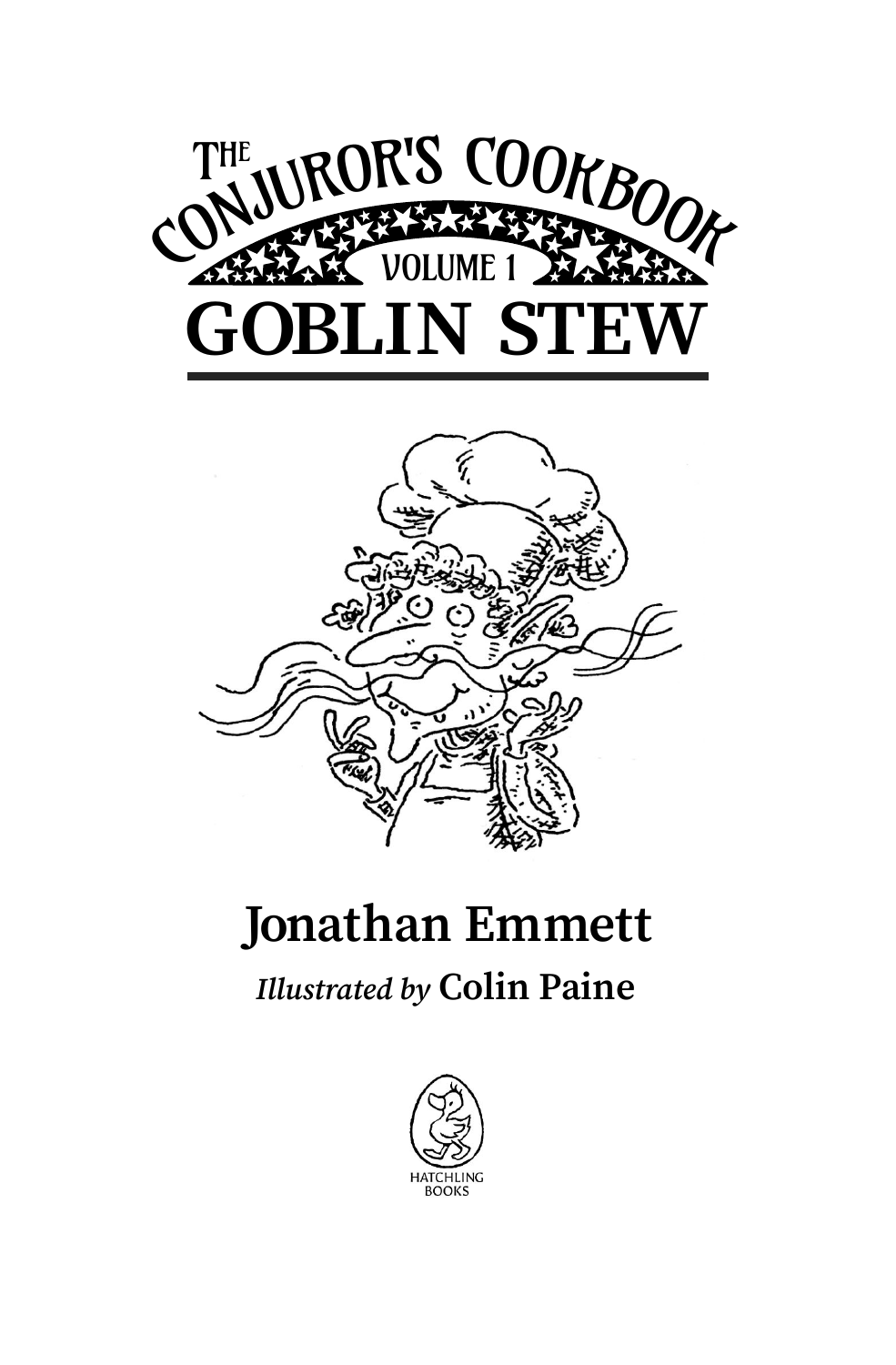## **Unexpected Guests** SAMPLE CHAPTER



The visitor was small — much smaller than Jake — but his head, hands and feet seemed to be far too big for the rest of his body. A shock of unruly ginger hair spilled out of a grubby chef's hat onto an unusually wide face.

ʻYou're a GOBLIN!' gasped Jake.

ʻAnd you is a-GAPING' snapped the little man. ʻWhat of it?'

Granny pinched herself. She couldn't believe what she was seeing.

ʻWhat — what — what do you want?' she stammered.

ʻOh that's nice that is,' huffed the goblin. ʻVery polite! No ʻHello' or "How-dee-doodee", just a pair of dangly-drop-jaws and

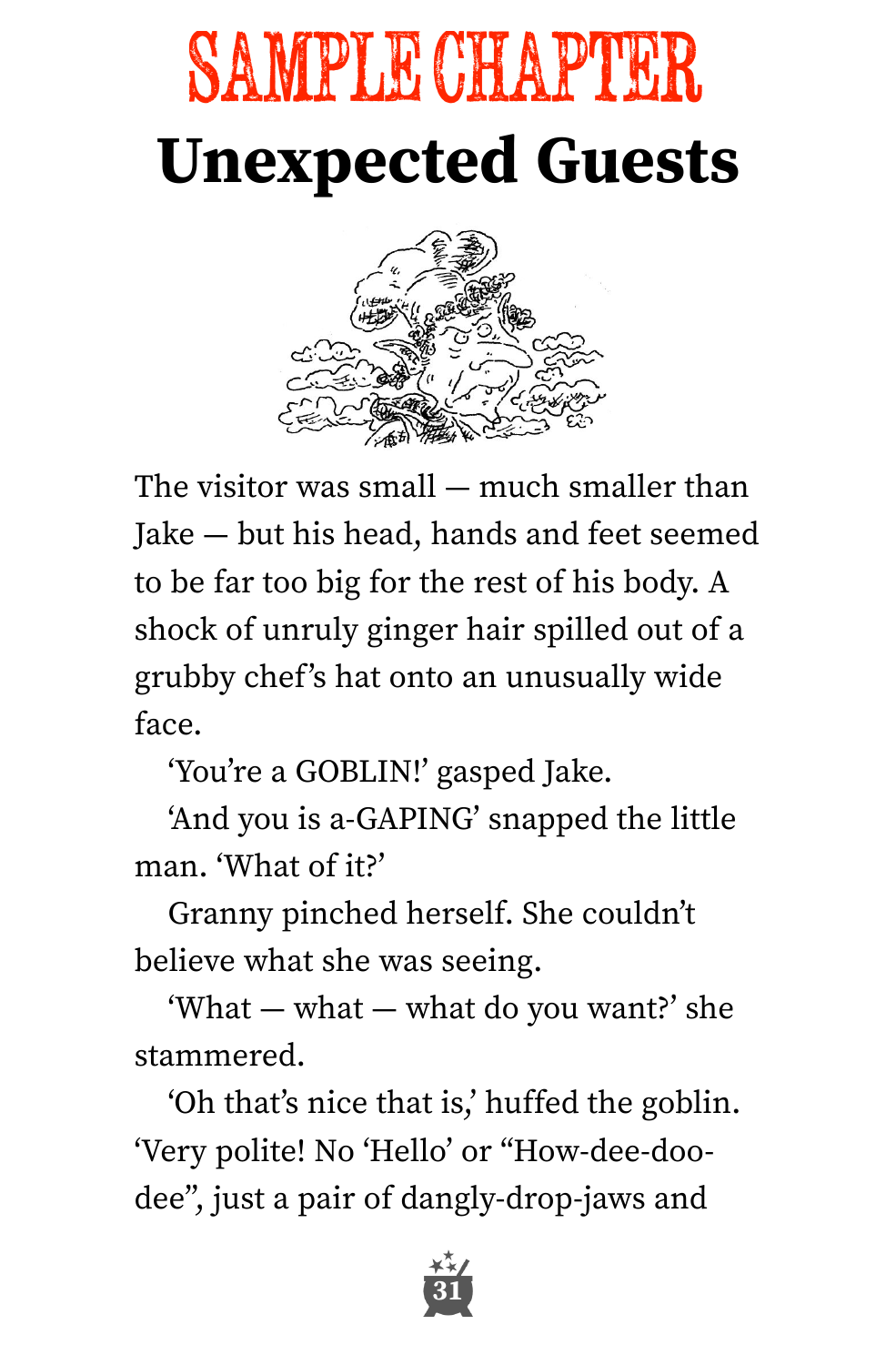"What does you want!' ''

ʻPlease excuse us,' said Jake, remembering his manners. ʻIt's just that we're not used to meeting goblins. I'm Jake and this is Granny.'



ʻI is pleased to be greeting you,' said the goblin, taking off his hat and sweeping a low bow. ʻFrogbottle, Master Chef at your service. My nosebuds couldn't help but be snuffling that you is making *Goblin Stew*,

which happens to be my speciality. Do you mind if I be coming in?'

The goblin didn't wait for an answer, by the time he'd finished speaking he had skipped across the kitchen and up onto the hob.

ʻSpoon!' he demanded, peering into the pot.

Granny wasn't sure that she wanted the goblin anywhere near her cooking. His hands didn't look very clean and the smock he was wearing was covered in smears and stains.

ʻThe recipe says that you're not supposed to touch it for another three quarters of an hour,' she told him.

ʻWrong!' snapped Frogbottle. ʻIt says YOU is not supposed to be touching it! And you is pea-poles. It doesn't say nothing about goblins. Now, be bringing me a spoon.'

Granny handed the goblin a spoon and he scooped out a mouthful of liquid.

ʻNot bad,' he said, smacking his lips. ʻBut



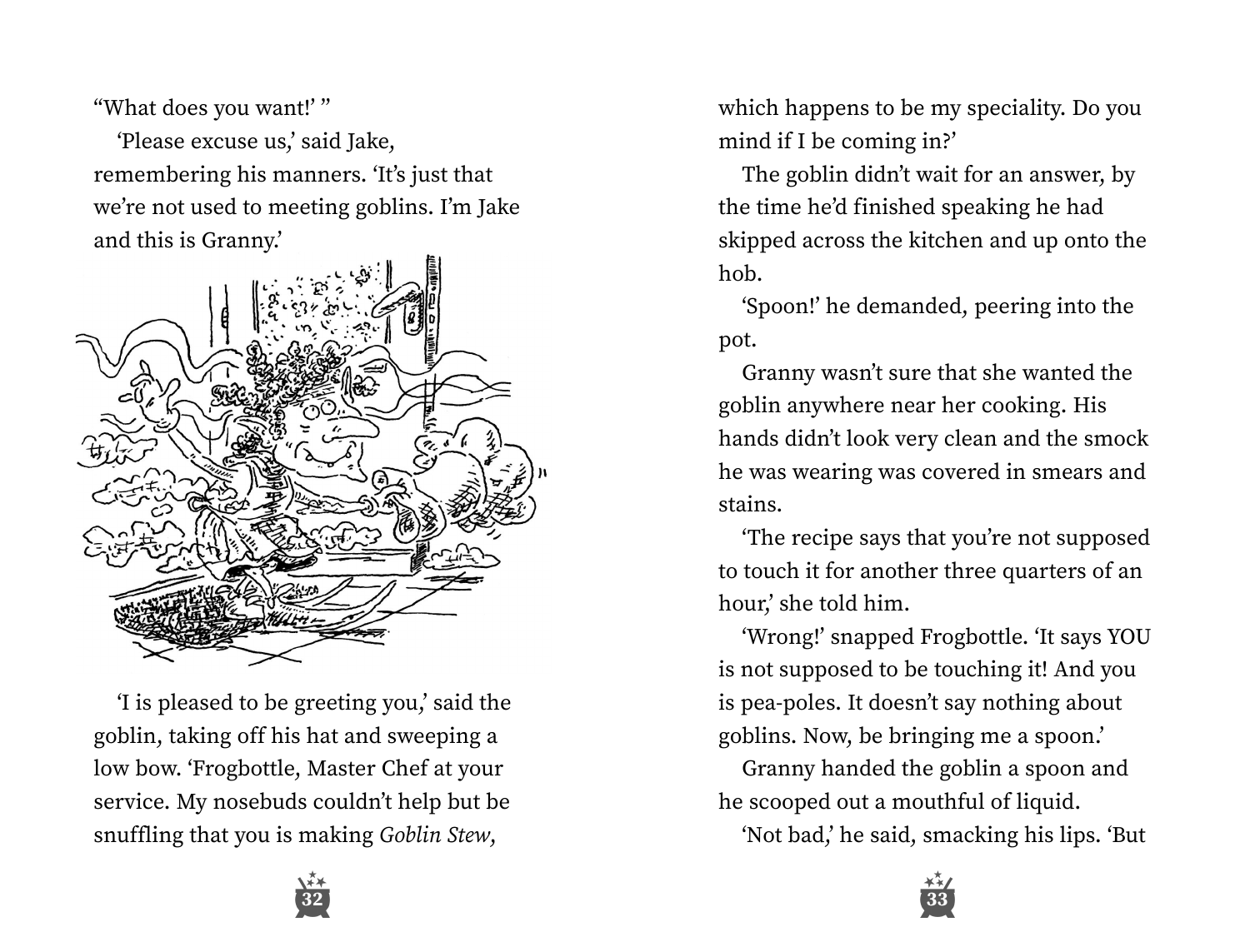it be needing more salt.'

Jake passed the salt cellar and Frogbottle unscrewed the top and emptied all of the salt into the pan.



ʻBetter,' he said, taking another big sip. ʻBut it still be needing flour.'

ʻNow wait a minute,' said Granny. ʻThe recipe doesn't say anything about adding flour!'

ʻAh,' said Frogbottle, ʻbut the recipe

doesn't say nothing about NOT to be adding flour — does it?'

ʻThat's not how recipes work,' said Granny.

ʻHow-things-is-working and how-thingsis-being is two different plates of potatoes,' said Frogbottle.

ʻBesides,' he added, drawing himself up to his full height, which — even though he was standing on the hob — was still a few centimetres shorter than Granny, ʻrecipes is for beginners and I is a Master Chef. So you be waddling off and fetching me the flour.'

Granny glared at the goblin. She didn't like being ordered about in her own kitchen, especially by someone so rude.

ʻA little bit of flour can't hurt — can it?' pleaded Jake. ʻAnd Mr Frogbottle does seem to know what he's doing.'

ʻOh, all right then,' muttered Granny, ʻbut don't blame me if it ends up as stodge!'

And she stomped off into the larder. Frogbottle had decided to do without the



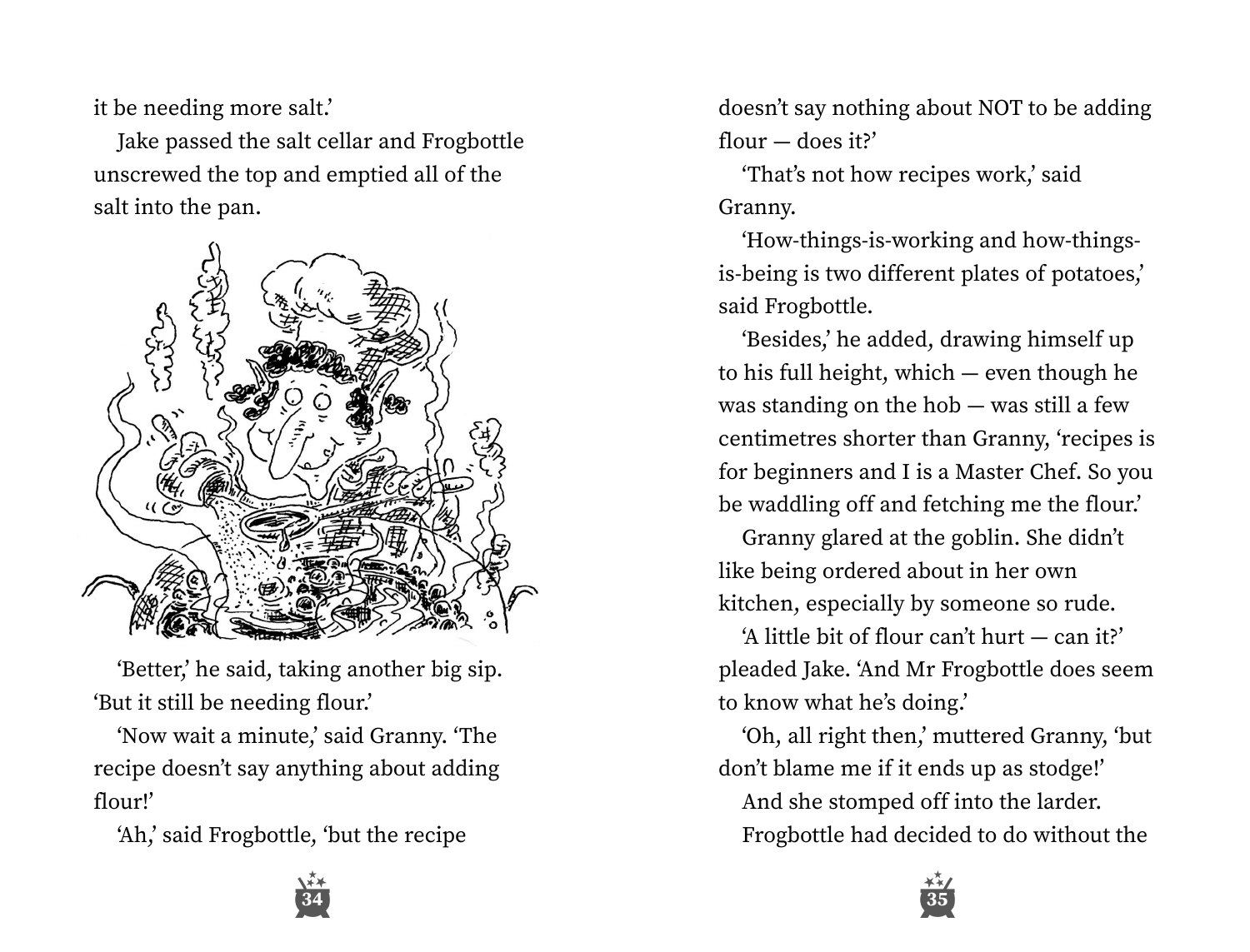

spoon and was now leaning into the pot and taking a mouthful straight from the bottom.

He didn't seem to mind that the pot was scorching hot and the liquid was almost boiling.

ʻHow can you stand the heat?' asked Jake. ʻI is used to it,' said Frogbottle. ʻHobs is

**36 37**

my natural habitat. I is not just an ordinary goblin. I is a *Hobgoblin*!'

Granny came back with a bag of flour and Frogbottle tore it open and dumped the whole lot into the stew.

ʻIt be getting there,' he said, taking another mouthful. ʻDo you be having any onions?'

Before Granny could answer, there was another knock at the door. Jake opened it and found a second ginger-haired goblin standing on the doorstep.

ʻAllow me to be introducing myself,' said the second goblin, who was also dressed as a chef. ʻMy name is Shrewbasher. I is something of an expert in *Goblin Stew* and I couldn't help but be snuffling that  $-$ '

The goblin broke off as he caught sight of Frogbottle.

ʻWHAT'S HE DOING HERE?' he demanded, bounding up onto the hob.

ʻI got here first!' said Frogbottle fiercely. ʻMore's the pity!' said Shrewbasher,